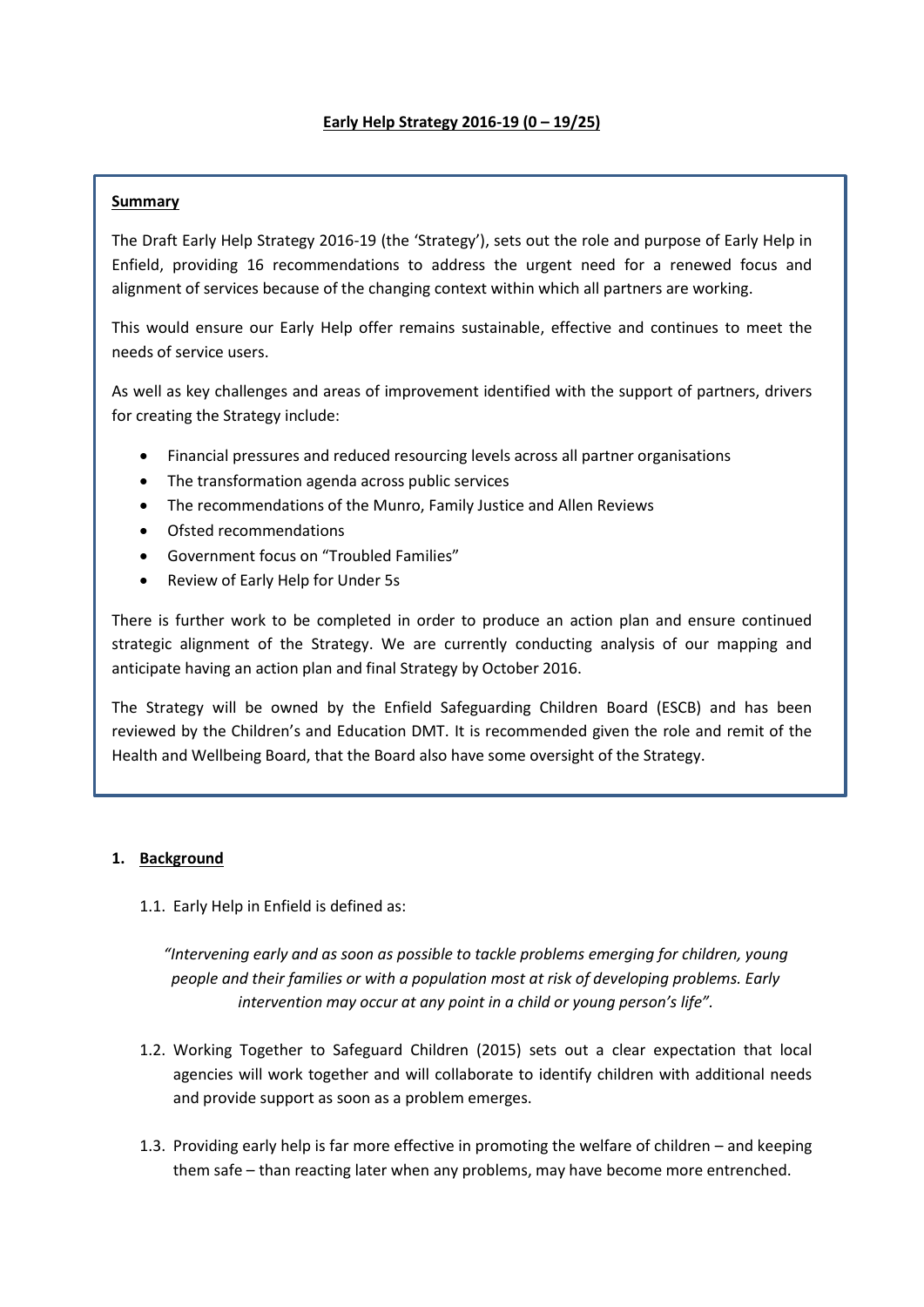- 1.4. In May 2016, following a mapping exercise and a series of thematic workshops with partners, **a Strategy was drafted to address the urgent need for a renewed focus and alignment of services because of the changing context within which all partners are working**.
- 1.5. **The key drivers** for such change are:
	- 1.5.1.Financial pressures and reduced resourcing levels across all partner organisations
	- 1.5.2.The transformation agenda across public services
	- 1.5.3.The recommendations of the Munro, Family Justice and Allen Reviews
	- 1.5.4.Ofsted recommendations
	- 1.5.5.Government focus on "Troubled Families"
	- 1.5.6.Review of Early Help for Under 5s
- 1.6. The Strategy comprises of 16 recommendations and recognises that with the pressing financial challenges that currently prevail, there is the need for a more keenly focused business case for early intervention, pre-empting and preventing the ever more costly levels of care and support of children and families that have reached crisis point.
- *1.7.* The Strategy also aligns with the priorities and commitment to early intervention as set out in the *Enfield Children's Plan 2016-19.*

### *2.* **Aims**

- Preserve family life wherever feasible
- Reduce family dependence on intensive/specialist services
- Get it "Right First Time"
- Deliver value for money services
- Encourage participation and engagement
- Reduce social exclusion
- Protect children from significant harm
- Narrow achievement gaps
- Prevent crime and anti-social behaviour
- Reduce exclusion and improve attendance at school
- Promote readiness for school
- Improve life opportunities for young people and their pathways into education, employment and training

### *3.* **Strategy Recommendations**

- *3.1.* Further analysis of mapping to identify priority needs
- *3.2.* Continued communications through consultation, participation and co-design to ensure raised awareness
- *3.3.* Urgent and prioritised work within the Council's IT work plan